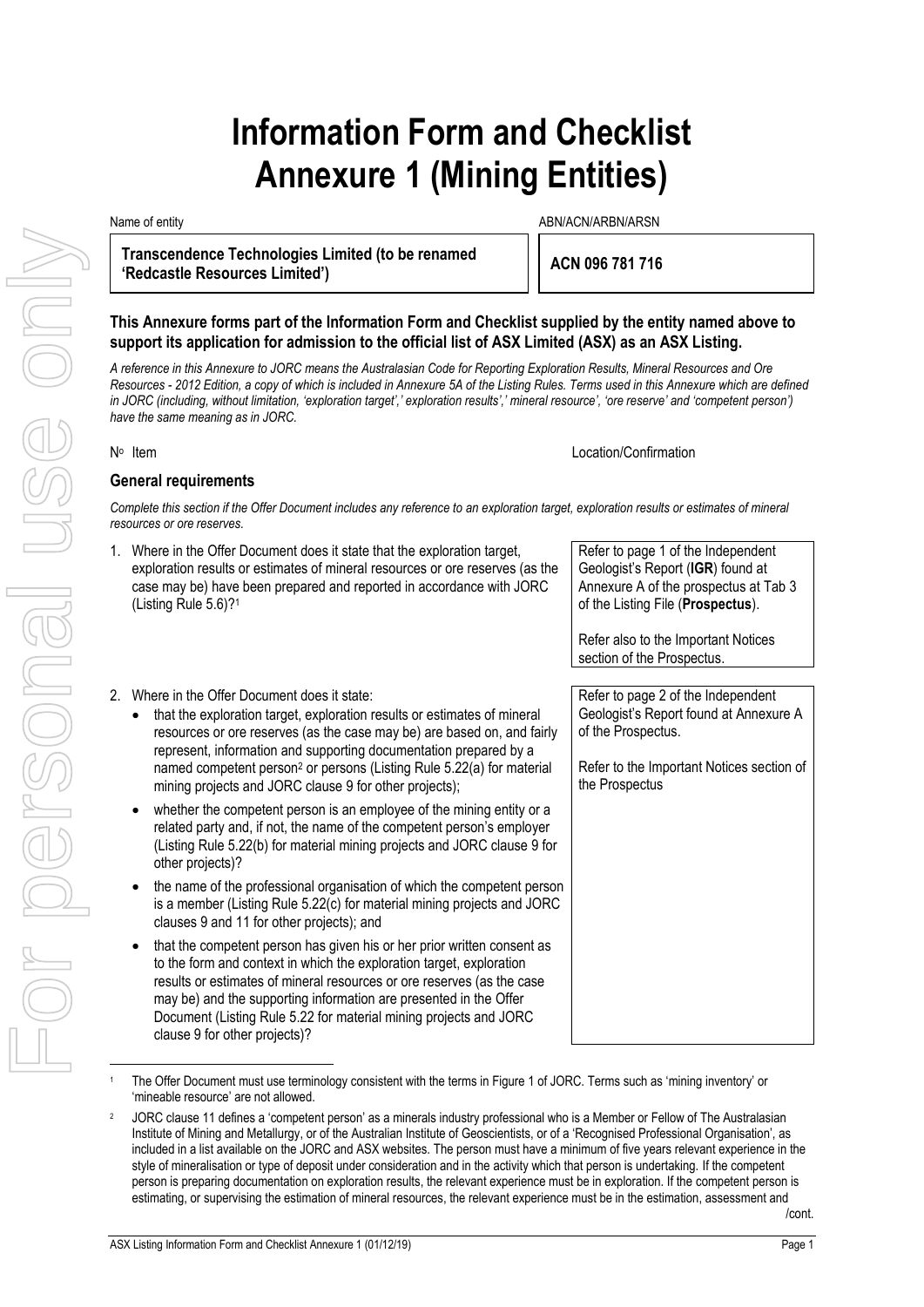### Location/Confirmation

- 3. Please enter "Confirmed" in the column to the right to indicate that the Offer Document discloses any potential conflict of interest any of the named competent persons may have and, if it does, indicate where in the Offer Document that disclosure has been made (JORC clause 9)?
- 4. Is there an Independent Geologist's Report included in the Offer Document? Confirmed

If so, where does it state that any exploration target, exploration results or estimates of mineral resources or ore reserves (as the case may be):

- are based on, and fairly represent, information and supporting documentation prepared by a named competent person or persons;
- the name of the professional organisation of which the competent person is a member; and
- that the competent person has given his or her prior written consent as to the form and context in which the exploration target, exploration results or estimates of mineral resources or ore reserves (as the case may be) and the supporting information are presented in the report (Listing Rule 5.22 for material mining projects and JORC clause 9 for other projects)?

Is the Independent Geologist's Report either a technical assessment report, valuation report, or fairness and reasonableness report prepared in accordance with the Valmin Code?

If so, where does it state in the report the declarations required by section 12 of the Valmin Code?

- 5. Does the Offer Document include a "metal equivalents" calculation? If so, where does the Offer Document include the following information required under JORC clause 50:
	- individual grades for all metals included in the metal equivalent calculation;
	- except where the information is commercially sensitive, the assumed commodity prices for all metals;<sup>3</sup>
	- assumed metallurgical recoveries for all metals and a discussion of the basis on which the assumed recoveries are derived (metallurgical test work, detailed mineralogy, similar deposits, etc);<sup>4</sup>
	- a clear statement that it is the entity's opinion that all the elements included in the metal equivalents calculation have a reasonable potential to be recovered and sold; and
	- the calculation formula used?

Confirmed.



prepared in accordance with the Valmin Code and the JORC code.

The declarations required by section 12 of the Valmin Code can be found at page 1 of the IGR found at Annexure A of the Prospectus.

No, the Prospectus does not include any "metal equivalents" calculations

evaluation of mineral resources. If the competent person is estimating, or supervising the estimation of ore reserves, the relevant experience must be in the estimation, assessment, evaluation and economic extraction of ore reserves.

Actual assumed prices should be disclosed. It is not sufficient to refer to a "spot price", without disclosing the actual price in question. Where the actual assumed prices used are said to be commercially sensitive, the entity must disclose sufficient information, perhaps in narrative rather than numerical form, for investors to understand the methodology it has used to determine these prices.

<sup>4</sup> Estimates of metallurgical recoveries for each metal must be used to calculate meaningful metal equivalents. Reporting on the basis of metal equivalents is not appropriate if metallurgical recovery information is not available or able to be estimated with reasonable confidence.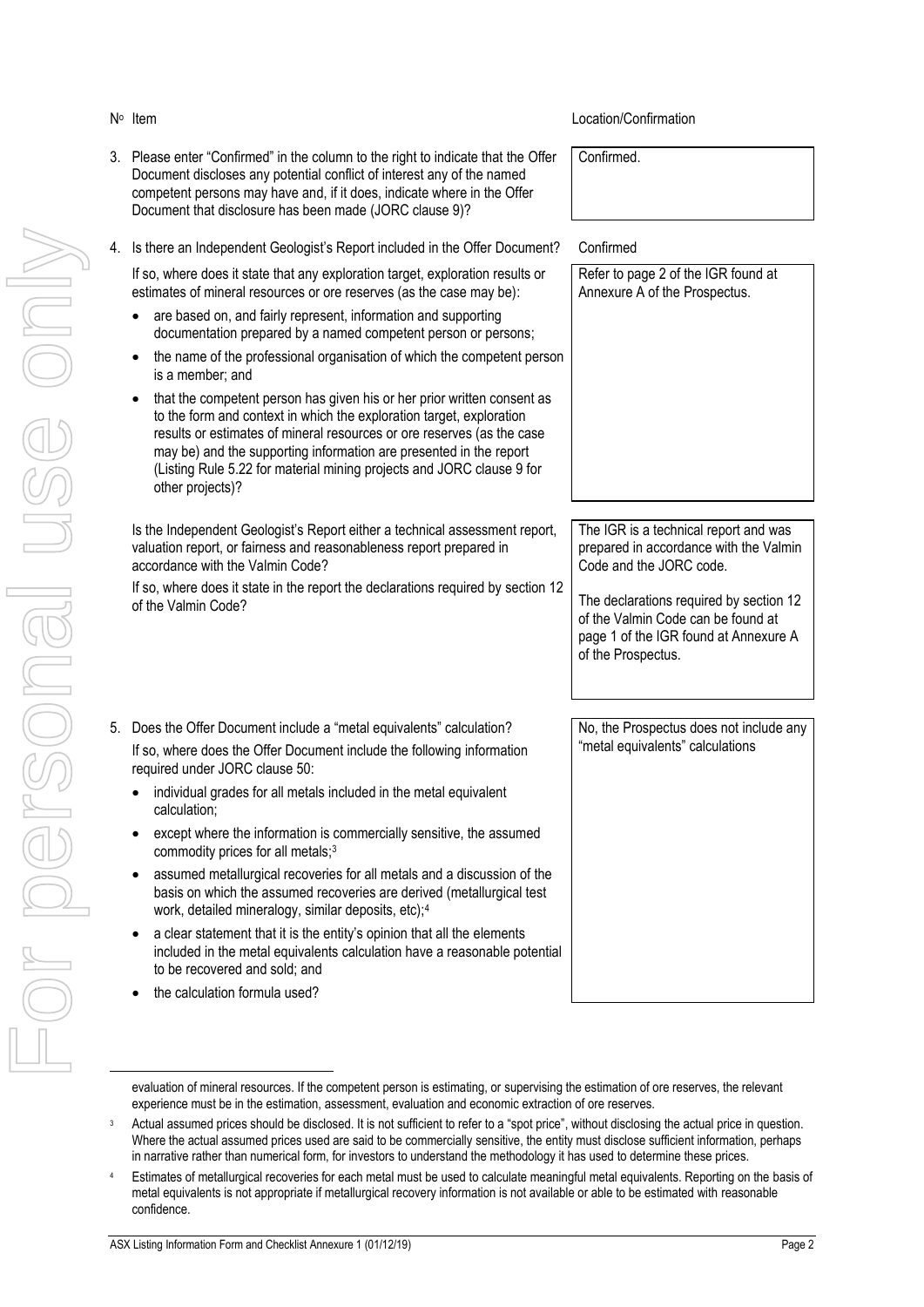6. Please enter "Confirmed" in the column to the right to indicate that the Offer Document does not include any reference to "in situ" or "in ground" values (JORC clause 51).

### **Exploration targets**

*Complete this section if the Offer Document includes any reference to an exploration target.*

- 7. Where in the Offer Document does it disclose a detailed explanation of the basis for the exploration target, including whether the target is based on actual exploration results or on proposed exploration programmes and a specific description of the level of exploration activity already completed (JORC clause 17)?
- 8. Where in the Offer Document does it state the proposed exploration activities designed to test the validity of the exploration target and the timeframe within which those activities are expected to be completed (JORC clause 17)?
- Where in the Offer Document does it include the required statement by a named competent person taking responsibility for the form and context in which the exploration target appears (JORC clause 17)?
- Where in the Offer Document does it include the required clarification statement that the potential quantity and grade is conceptual in nature, that there has been insufficient exploration to estimate a mineral resource and that it is uncertain if further exploration will result in the estimation of a mineral resource (JORC clause 17)?<sup>5</sup>
- Please enter "Confirmed" in the column to the right to indicate that the following JORC requirements have been satisfied: Not applicable
	- information relating to the exploration target has been expressed so that it cannot be misrepresented or misconstrued as an estimate of a mineral resource or ore reserve and the terms "resource" and "reserve" have not been used in this context (JORC clause 17);
	- the exploration target is expressed as a tonnage and grade range and as an approximation only (JORC clause 17);
	- the Offer Document includes a description of the process used to determine the grade and tonnage ranges used to describe the exploration target (JORC clause 17);
	- there are no "headline statements" in the Offer Document referring to the exploration target (JORC clause 17); and
	- the exploration target does not include a "metal equivalent" estimate or calculation (JORC clause 50).

### **Exploration results**

*Complete this section if the Offer Document includes any reference to exploration results*

Where in the Offer Document is the separate report in relation to each of the criteria in sections 1 and 2 of JORC Table 1 (Listing Rule 5.7.1)?<sup>6</sup>

Refer to the Appendix JORC Code, 2012 Edition Table 1 at page 32 of the IGR

ASX Listing Information Form and Checklist Annexure 1 (01/12/19) **Page 3 Page 3** 

Location/Confirmation

Not applicable – the Prospectus does include any exploration targets

Confirmed.

Not applicable

Not applicable

Not applicable

|          | Com                          |
|----------|------------------------------|
| l<br>I   | 7.                           |
|          | )<br>c<br>c<br>8.            |
|          | ۱<br>r<br>v<br>9.            |
|          | v s t t r<br>10.             |
|          | 11.<br> <br>f                |
|          |                              |
| I        |                              |
| <b>S</b> | Exp<br>Com<br>12. $\sqrt{2}$ |

Note that the clarification statement must be within the same paragraph as the first reference to the exploration target in the Offer Document.

<sup>6</sup> If an entity that determines that any of the criteria is not material to understanding the exploration results, the entity must identify the criteria and explain why it has determined that it is not material to that understanding.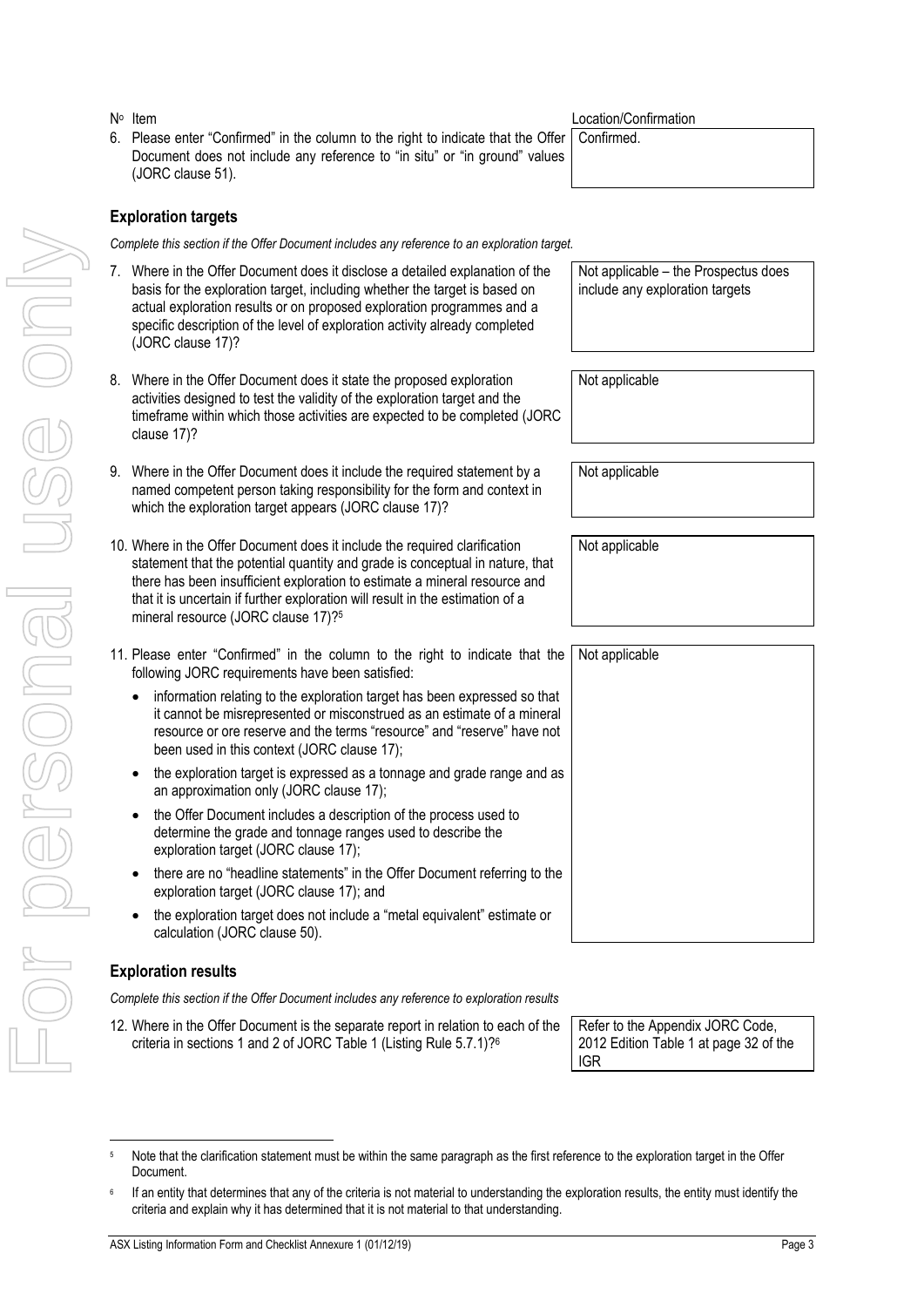### N° Item

- 13. Where in the Offer Document is the separate table setting out the following information for material drill-holes (unless the entity determines that the information is not material):<sup>7</sup>
	- easting and northing of the drill-hole collar;
	- elevation or RL of the drill-hole collar;
	- dip and azimuth of the hole;
	- down hole width and depth; and
	- end of hole (Listing Rule 5.7.2)
- 14. Please enter "Confirmed" in the column to the right to indicate that th following JORC requirements have been satisfied:
	- if the exploration results relate to mineralisation not classified as a mineral resource or ore reserve, then estimates of tonnages and average grade have not been assigned to the mineralisation except as an exploration target in accordance with JORC clause 17 (JORC clause 18);
	- if true widths of mineralisation are not reported, an appropriate qualification has been included in the Offer Document (JORC clause 19);
	- clear diagrams and maps designed to represent the geological context have been included in the Offer Document which include a plan view of drill hole collar locations and appropriate sectional views (JORC clause 19);
	- there has been no selected disclosure of information such as isolated assays, isolated drill holes, assays of panned concentrates or supergen enriched soils or surface samples, without placing them in perspective (JORC clause 19);
	- if the Offer Document includes exploration results based on rock chip or grab sampling, the location (represented as a table, diagram or map), total number and assay results for the sampling have been included for each sample so as to ensure samples are representative and not selectively reported (JORC clause 19 and JORC Table 1); and
	- if the Offer Document reports visual results in the absence of assays, it does not include any reference to the grade or economic potential of the mineralisation (Example D in Annexure A of Guidance Note 8).

### **Mineral resources**

For personal use only

I personal

ISS ON

*Complete this section if the Offer Document includes any reference to an estimate of mineral resources.*

- 15. Where in the Offer Document does the competent person explicitly discuss the basis for the reasonable prospects for eventual economic extraction of the mineral resource (JORC clause 20)?
- 16. Where in the Offer Document does the competent person explicitly discuss the technical and economic support for the cut-off assumption applied (JORC clause 20)?
- <span id="page-3-0"></span>17. Where in the Offer Document does it disclose the relevant geology and geological interpretation (Listing Rule 5.8.1 first bullet point)?<sup>8</sup>

Not applicable – the Prospectus does not include any mineral resource estimates

Not applicable

Not applicable

Location/Confirmation Refer to Table 7 at page 19 of the IGR for the significant drilling results of the Redcastle Project.

|    | e Confirmed. |
|----|--------------|
|    |              |
|    |              |
|    |              |
|    |              |
|    |              |
| ); |              |
|    |              |
|    |              |
|    |              |
|    |              |
| e  |              |
|    |              |
|    |              |
|    |              |
|    |              |
|    |              |
|    |              |
|    |              |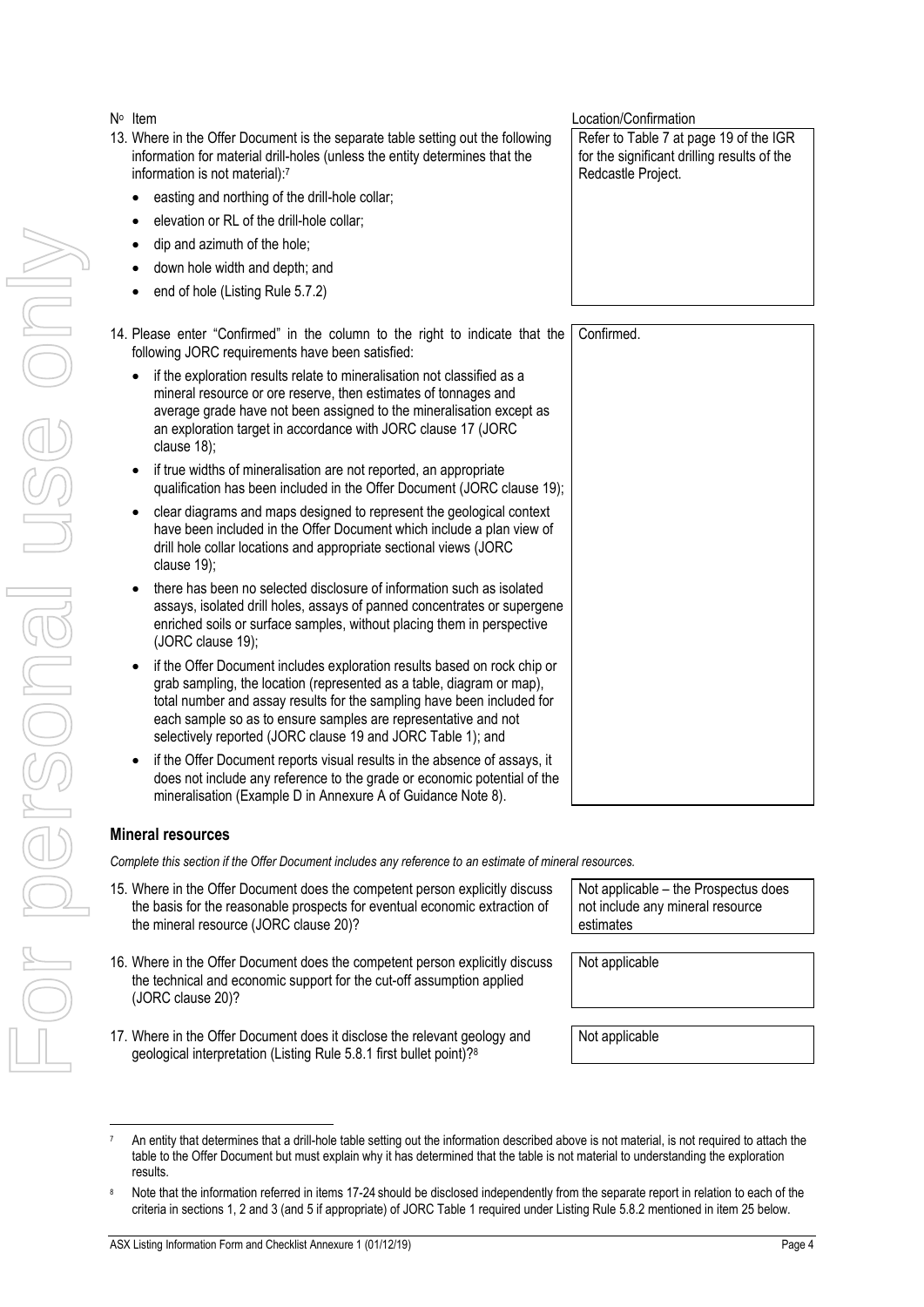9

For personal use only MIUDER HEURSE DRI

N° Item

20. Where in the Offer Document does it disclose the criteria used for classification, including drill and data spacing and distribution – this includes separately identifying the drill spacing used to classify each category of mineral resources (inferred, indicated and measured) where estimates for more than one category of mineral resource are reported (Listing Rule 5.8.1 fourth bullet point)? Not applicable method (Listing Rule 5.8.1 fifth bullet point)? Not applicable methodology (Listing Rule 5.8.1 sixth bullet point)? Not applicable including the basis for the selected cut-off grade(s) (Listing Rule 5.8.1 seventh bullet point)? Not applicable methods and parameters, and other material modifying factors considered to date (Listing Rule 5.8.1 eighth bullet point)? Not applicable criteria in sections 1, 2 and 3 (and 5 if appropriate) of JORC Table 1 (Listing Rule 5.8.2)?<sup>9</sup> Not applicable following JORC requirements have been satisfied: the mineral resource estimate has been appropriately classified according to increasing geological confidence (ie inferred, indicated or measured – JORC clause 20-24); • if an estimation of an inferred mineral resource is presented on the basis of extrapolation beyond the nominal sampling spacing and taking into account the style of mineralisation, the report contains sufficient information to inform the reader of: • the maximum distance that the resource is extrapolated beyond the sample points; the proportion of the resource that is based on extrapolated data; • the basis on which the resource is extrapolated to these limits; and • a diagrammatic representation of the inferred mineral resource showing clearly the extrapolated part of the estimated resource (JORC clause 21); • the mineral resource estimate has been rounded off to appropriately significant figures, is referred to as an estimate not as a calculation and, in the case of inferred mineral resources, is qualified by the term 'approximately' (JORC clause 25); • where contained metal or mineral content has been reported, Not applicable

If an entity that determines that any of the criteria is not material to understanding the estimate of mineral resources, the entity must

sampling techniques (Listing Rule 5.8.1 second bullet point)? 19. Where in the Offer Document does it disclose the entity's drilling techniques

18. Where in the Offer Document does it disclose the entity's sampling and sub-

- (Listing Rule 5.8.1 third bullet point)?
- 
- 21. Where in the Offer Document does it disclose the entity's sample analysis
- 22. Where in the Offer Document does it disclose the entity's estimation
- 23. Where in the Offer Document does it disclose the entity's cut-off grade(s),
- <span id="page-4-0"></span>24. Where in the Offer Document does it disclose mining and metallurgical
- <span id="page-4-1"></span>25. Where in the Offer Document is the separate report in relation to each of the
- 26. Please enter "Confirmed" in the column to the right to indicate that the
	-
	-

corresponding tonnages and grade have also been reported (JORC clause 26);

identify the criteria and explain why it has determined that it is not material to that understanding.

Location/Confirmation Not applicable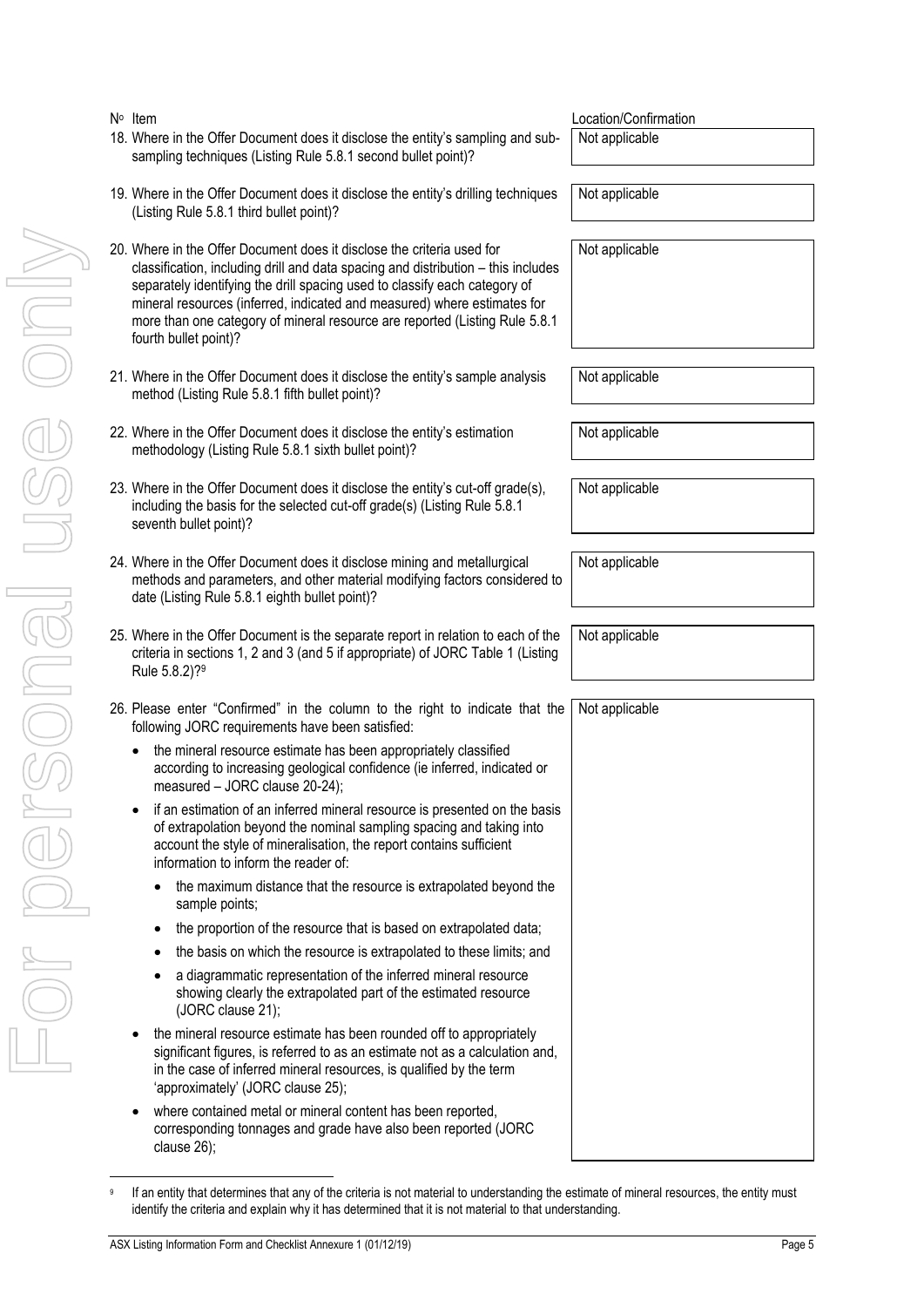- N° Item
	- inferred, indicated or measured resources have not been reported as a combined estimate unless details for the individual categories have also been provided (JORC clause 26); and
	- resource estimates have not been aggregated with reserve estimates to report a single combined figure (JORC clause 26).

### **Ore reserves**

*Complete this section if the Offer Document includes any reference to an estimate of ore reserves.*

- 27. Where in the Offer Document does it disclose the material assumptions and the outcomes from any pre-feasibility study (PFS) or feasibility study (FS), as the case may be, defining the ore reserves (Listing Rule 5.9.1 first bullet point)?<sup>10</sup>
- 28. Where in the Offer Document does it disclose the criteria used for classification, including the classification of the mineral resources on which the ore reserves are based and the confidence in the modifying factors applied (Listing Rule 5.9.1 second bullet point)?
- 29. Where in the Offer Document does it disclose the mining method selected and other mining assumptions, including mining recovery factors and mining dilution factors (Listing Rule 5.9.1 third bullet point)?
- 30. Where in the Offer Document does it disclose the processing method selected and other processing assumptions, including the recovery factors applied and the allowances made for deleterious elements (Listing Rule 5.9.1 fourth bullet point)?
- 31. Where in the Offer Document does it disclose the basis of the cut-off grade(s) or quality parameters applied (Listing Rule 5.9.1 fifth bullet point)?
- 32. Where in the Offer Document does it disclose estimation methodology (Listing Rule 5.9.1 sixth bullet point)?
- 33. Where in the Offer Document does it disclose material modifying factors, including the status of environmental approvals, mining tenements and approvals, other governmental factors and infrastructure requirements for the selected mining methods and for transportation to market (Listing Rule 5.9.1 seventh bullet point)?
- 34. Where in the Offer Document is the separate report in relation to each of the criteria in sections 1, 2, 3 and 4 (and 5 if appropriate) of JORC Table 1 (Listing Rule 5.9.2)?<sup>11</sup>

Location/Confirmation

Not applicable – the Prospectus does not include any ore reserve estimates

Not applicable

Not applicable

Not applicable

Not applicable

Not applicable

Not applicable

<sup>&</sup>lt;sup>10</sup> If the economic assumptions are commercially sensitive to the entity, an explanation of the methodology used to determine the assumptions rather than the actual figure can be reported.

<sup>11</sup> If an entity that determines that any of the criteria is not material to understanding the estimate of ore reserves, the entity must identify the criteria and explain why it has determined that it is not material to that understanding.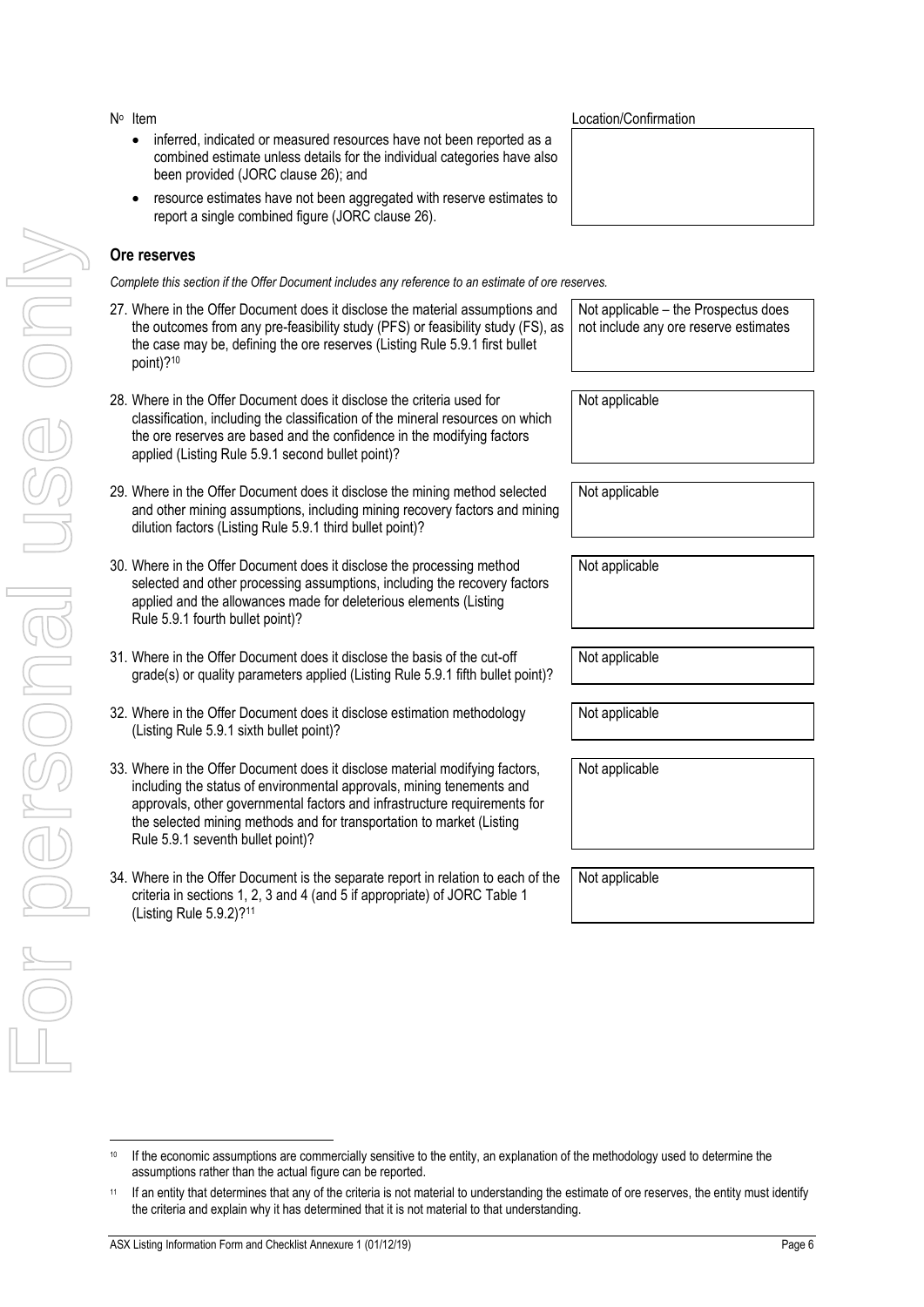- 35. Please enter "Confirmed" in the column to the right to indicate that the following JORC requirements have been satisfied:
	- the reserve estimate has been appropriately classified according to increasing geological confidence (ie probable or proved – JORC clause 29-32);
	- the reserve estimate has been rounded off to appropriately significant figures (JORC clause 33);
	- where present metal or mineral content has been reported, corresponding tonnages and grade have also been reported (JORC clause 34);
	- proved and probable reserves have not been reported as a combined estimate unless details for the individual categories have also been provided (JORC clause 34);
	- reserve estimates have not been aggregated with resource estimates to report a single combined figure (JORC clause 36); and
	- where figures for both resources and reserves are reported, a statement has been included in the Offer Document which clearly indicates whether the resources are inclusive of, or additional to, the reserves (JORC clause 36).

# **Production targets or financial information derived from production targets**

*Complete this section if the Offer Document includes any reference to a production target or financial information derived from a production target (such as forecast revenues, forecast costs of production, forecast capex, a net present value, internal rate of return or payback period).*

36. Where in the Offer Document does it disclose the material assumptions on which the production target is based (Listing Rule 5.16.1)?

Specifically, where in the Offer Document does it disclose the material assumptions about the 'modifying factors' in the JORC Code?

Specifically, where in the Offer Document does it disclose the material assumptions about the scheduling of development and production and the availability of project finance?

- 37. Where in the Offer Document does it state that the reserves or resources underpinning the production target have been prepared by a competent person in accordance with the JORC Code (Listing Rule 5.16.2)?<sup>12</sup>
- 38. Where in the Offer Document does it state the relevant proportions of ore reserves, mineral resources, exploration target and qualifying foreign estimates underpinning the production target (Listing Rule 5.16.3)?
- 39. Is a proportion of the production target based on an inferred mineral resource?

If so, please indicate where in the Offer Document the required cautionary statement has been included stating that:<sup>13</sup>

"*There is a low level of geological confidence associated with inferred mineral resources and there is no certainty that further exploration work will result in the determination of indicated mineral resources or that the production target itself will be realised*" (Listing Rule 5.16.4)?

Not applicable – the Prospectus does not include any production targets

Not applicable

Not applicable

Not applicable

Not applicable

Not applicable

<sup>12</sup> Note that disclosing a production target that is based solely on an exploration target or solely on a combination of inferred mineral resources and an exploration target is prohibited (Listing Rule 15.5(a)), as is disclosing a production target based solely or partly on historical estimates or foreign estimates (other than qualifying foreign estimates) of mineralisation (Listing Rule 15.5(b)). A production

# Location/Confirmation Not applicable 19 Note that the caution of the appropriately springed.<br>
State process conventions that the caution poperation of the caution of the caution of the caution of the caution of the caution of the caution of the caution of th

target that is based solely on an inferred mineral resource must comply with Listing Rule 5.16.6.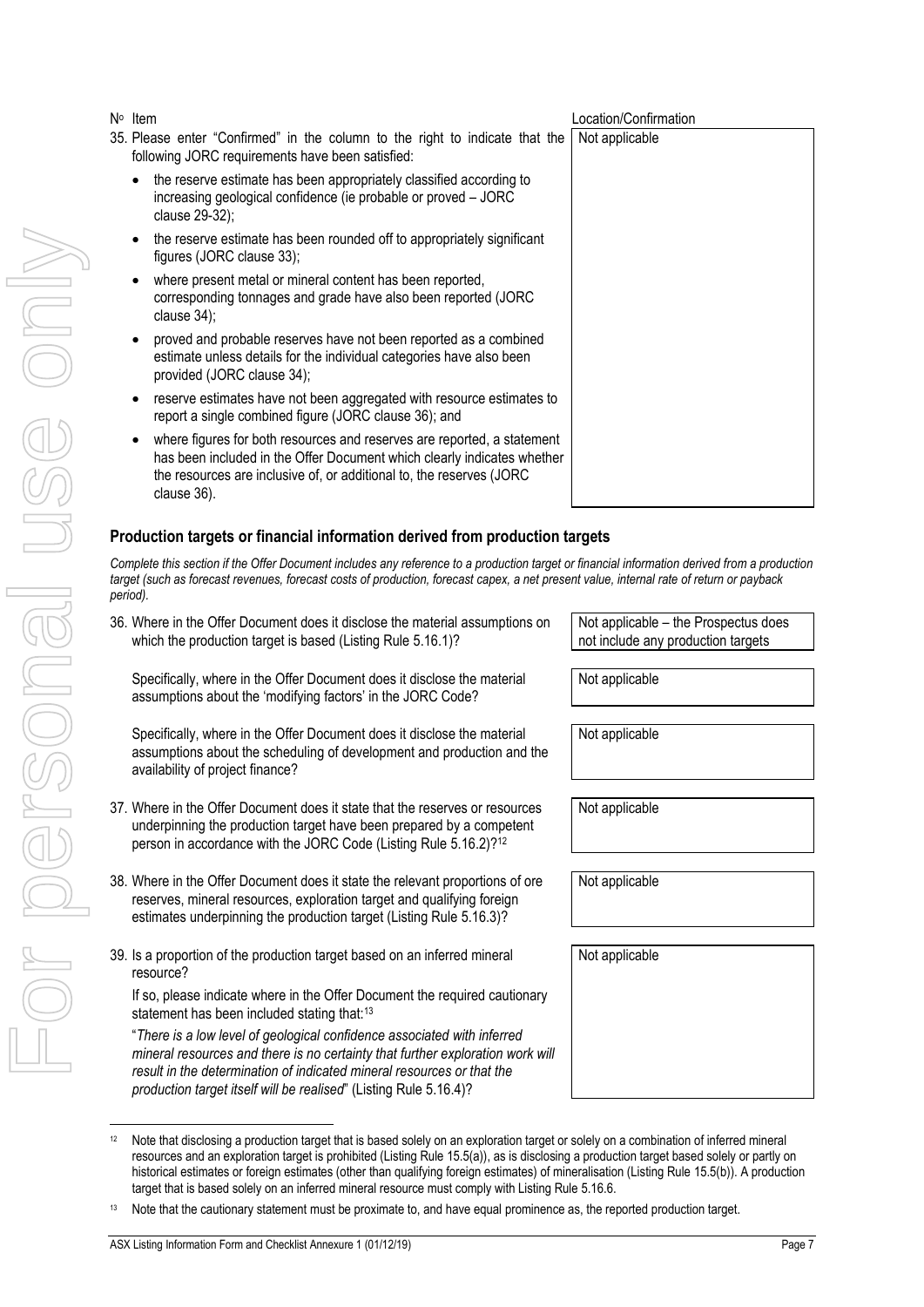- production target in that context (Listing Rule 5.16.5 and section 8 of Guidance Note 31 *Reporting on Mining Activities*)? Please also indicate where in the Offer Document the required cautionary statement has been included stating that:<sup>14</sup> "*The potential quantity and grade of an exploration target is conceptual in nature, there has been insufficient exploration to determine a mineral*
- *resource and there is no certainty that further exploration work will result in the determination of mineral resources or that the production target itself will be realised.*" (Listing Rule 5.16.5 and section 8 of Guidance Note 31 *Reporting on Mining Activities*)?
- 41. Is the Production Target based solely on an inferred mineral resource?

40. Is a proportion of the production target based on an exploration target?

If so, where in the Offer Document does it include a statement of the factors that lead the entity to believe that it has a reasonable basis for reporting the

If so, where in the Offer Document does it include a statement of the factors that lead the entity to believe that it has a reasonable basis for reporting the production target based solely on inferred mineral resources (Listing Rule 5.16.6 and section 8.7 of Guidance Note 31 *Reporting on Mining Activities*)?

Please indicate where in the Offer Document it states the level of confidence with which the inferred mineral resources are estimated and the basis for that level of confidence (Listing Rule 5.16.6)

Please also indicate where in the Offer Document the required cautionary statement has been included stating that:<sup>15</sup>

"*There is a low level of geological confidence associated with inferred mineral resources and there is no certainty that further exploration work will result in the determination of indicated mineral resources or that the production target itself will be realised. The stated production target is based on the company's current expectations of future results or events and should not be solely relied upon by investors when making investment decisions. Further evaluation work and appropriate studies are required to establish sufficient confidence that this target will be met.*" (Listing Rule 5.16.6)

And provide a copy of the technical report required under Listing Rule 5.16.6 to support the production target with a sufficient level of confidence and which has been prepared by, or under the supervision of, a named independent competent person or persons and includes the information referred to in Listing Rules 5.22(b) and (c)

42. Is the production target based on a portion of inferred mineral resources and/or an exploration target in addition to ore reserves and/or measured and indicated mineral resources?

If so, please enter "Confirmed" in the column to the right to indicate that the entity is satisfied that the respective proportions of inferred mineral resources and the exploration target are not the determining factors in project viability (section 8.5 of Guidance Note 31 *Reporting on Mining Activities*)

Not applicable

Not applicable

Not applicable

Not applicable

Not applicable

Not applicable

Not applicable

<sup>14</sup> Note again that the cautionary statement must be proximate to, and have equal prominence as, the reported production target.

N<sup>o</sup> Item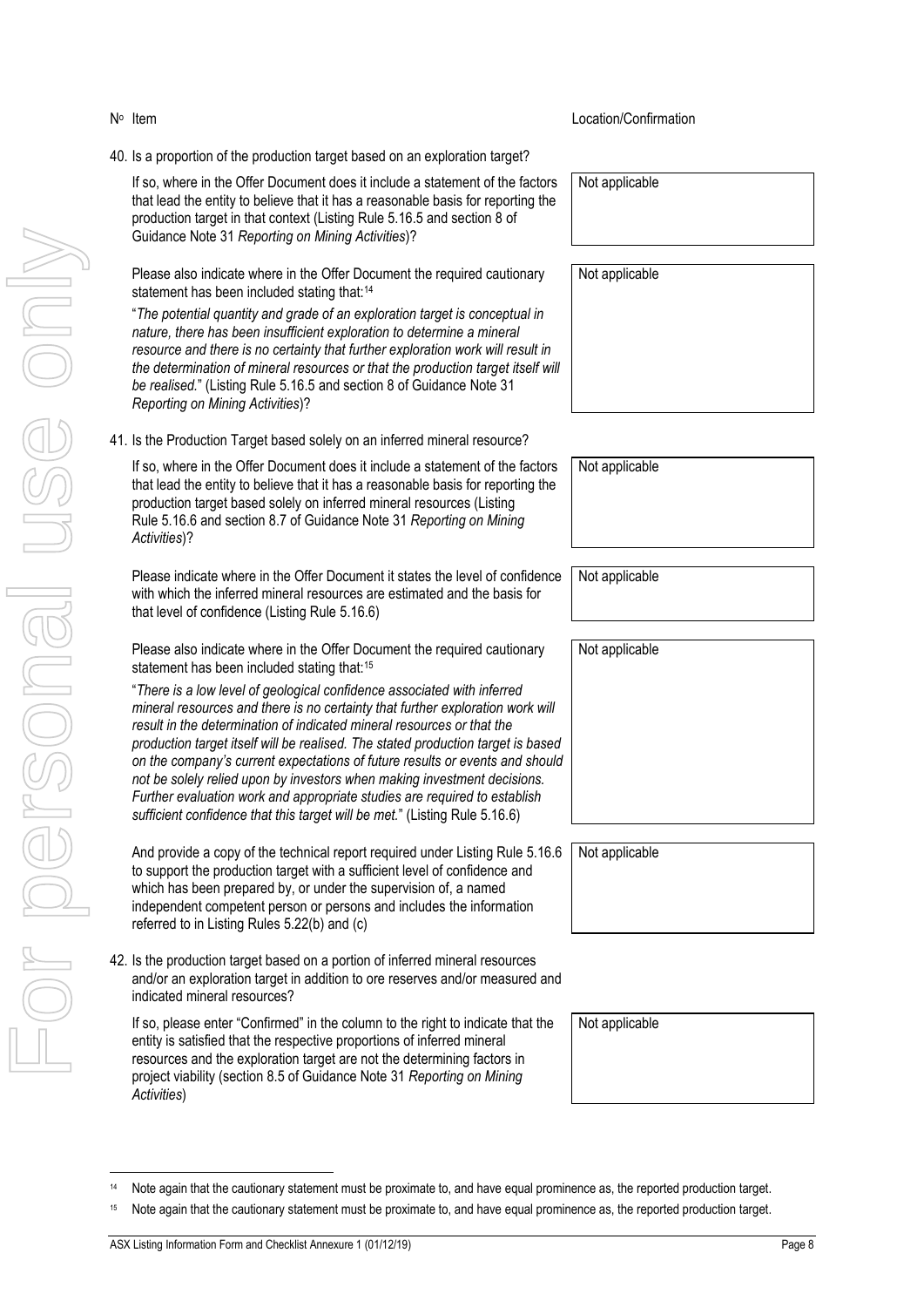- For personal use only VILOPECONSES ON
- N<sup>o</sup> Item Location/Confirmation Please also enter "Confirmed" in the column to the right to indicate that the inferred mineral resources and exploration target do not feature as a significant proportion early in the mine plan (section 8.5 of Guidance Note 31 *Reporting on Mining Activities*) Not applicable 43. Is a proportion of the production target based on qualifying foreign estimates that have not been verified and reported as mineral resources or ore reserves in accordance with the JORC Code after 3 years from the date the qualifying foreign estimates were initially reported? If so, where in the Offer Document is the statement and explanation referred to in Listing Rule 5.14.2 (Listing Rule 5.16.7)? Not applicable 44. Does the Offer Document include forecast financial information derived from a production target relating to: • the mineral resources and ore reserves holdings of the entity (an entity level production target); or • a material mining project of the entity (or two or more mining projects which together are material to the entity)? If so, where in the Offer Document does it include all material assumptions on which the forecast financial information is based (Listing Rule 5.17.1)?<sup>16</sup> Not applicable Where in the Offer Document does it state the production target from which the forecast financial information is derived, including all the information contained in Listing Rule 5.16 (Listing Rule 5.17.2) Not applicable If a significant proportion of the production target is based on an exploration target, where in the Offer Document does it state the implications for the forecast financial information of not including the exploration target in the production target (Listing Rule 5.17.3) Not applicable **Scoping studies**<sup>17</sup> *Complete this section if the Offer Document includes any reference to a scoping study.* 45. Is the scoping study partially supported by an inferred mineral resource and/or exploration target? If so, where in the Offer Document does it state both the proportion and relative sequencing of the inferred mineral resource and/or exploration target within the scoping study (JORC clause 38)? Not applicable – the Prospectus does not include any reference to a scoping study
- 46. Where in the Offer Document is the cautionary statement required under clause 38 of the JORC Code about the scoping study?<sup>18</sup>
- 47. Has the sample cautionary statement suggested in clause 38 of the JORC Code been augmented to reflect the surrounding facts and circumstances and to address the other issues dealt with in ASX's scoping study guidance (ASX Scoping Study Guideline 4)?

Not applicable

<sup>&</sup>lt;sup>16</sup> If the economic assumptions are commercially sensitive to the entity, an explanation of the methodology used to determine the assumptions rather than the actual figure can be reported. Note, however, that economic assumptions may not be commercially sensitive. An entity that considers that certain information is commercially sensitive should refer to section 8.6 of Guidance Note 31 on the steps ASX expects it to take in these circumstances.

<sup>17</sup> JORC clause 38 defines a "scoping study" as an order of magnitude technical and economic study of the potential viability of mineral resources. It includes appropriate assessments of realistically assumed modifying factors together with any other relevant operational factors that are necessary to demonstrate at the time of reporting that progress to a pre-feasibility study can be reasonably justified.

<sup>&</sup>lt;sup>18</sup> Note that the cautionary statement must be in the same paragraph as, or immediately following, the disclosure of the scoping study.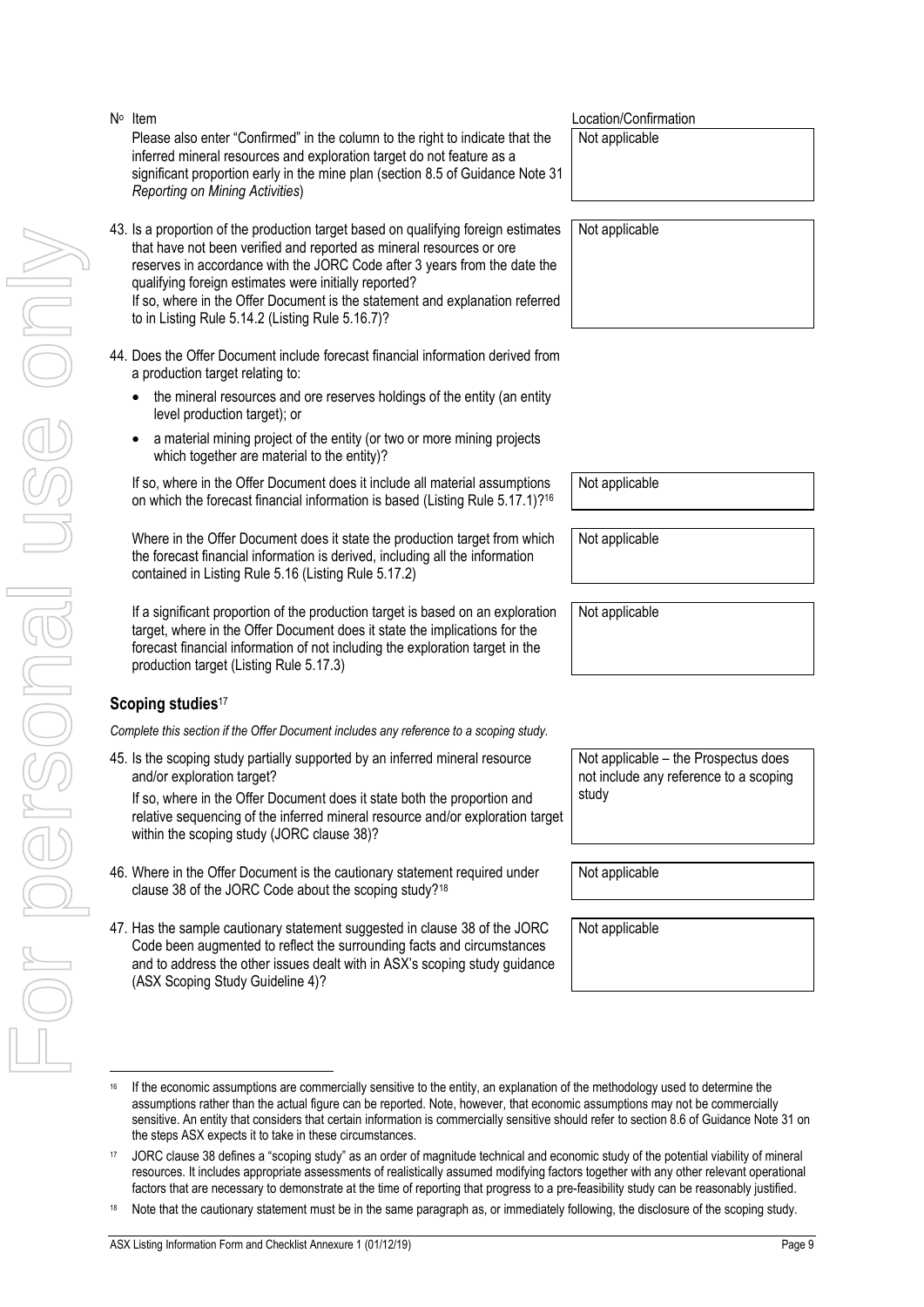### **Mining exploration entities**

*Complete this section if the entity is a mining exploration entity.*

- 48. Where in the Offer Document is there a map or maps of the entity's mining tenements prepared by a competent person, which:
	- indicate the geology and other pertinent features of the tenements, including their extent and location in relation to a capital city or major town, and relative to any nearby properties which have a significant bearing on the potential of the tenements;
	- are dated; and
	- identify the competent person and the report to which they relate?
- 49. Where in the Offer Document is there a schedule of the entity's mining tenements prepared by a competent person, which states in relation to each mining tenement:
	- the geographical area where the mining tenement is situated;
	- the nature of the title to the mining tenement;
	- whether the title has been formally confirmed or approved and, if not, whether an application for confirmation or approval is pending and whether the application is subject to challenge; and
	- the person in whose name the title to the mining tenement is currently held?
- 50. Where in the Offer Document is there a statement setting out a program of expenditure, together with a timetable for completion of an exploration program, in respect of each mining tenement (or, where applicable, each group of tenements)?
- 51. Within the 2 years preceding the date of the entity's application for admission to the official list, has the entity acquired, or entered into an agreement to acquire, an interest in a mining exploration area or similar mining tenement from any person?

If so, where in the Offer Document does it disclose:

- the date of the acquisition or agreement;
- full details of the tenement, including any title particulars;
- the name of the vendor;
- if the vendor was not the beneficial owner of the tenement at the date of the acquisition or agreement, the name of the beneficial owner;
- details of any relationship between the vendor (or, if the vendor was not the beneficial owner of the tenement at the date of the acquisition or agreement, between the beneficial owner(s)) and the entity or any related party or promoter of, or adviser to, the entity; and
- details of the purchase price paid or payable and all other consideration (whether legally enforceable or not) passing directly or indirectly to the vendor,

and, if the vendor acquired the tenement from a third party within that 2 year period, the equivalent details to those set out above in relation to the arrangements between the vendor and the third party?

Refer to Figures 1, 2, and 3 the IGR and in section 5.5.1 of the Offer Document which are all dated the date of the IGR, being 17/09/2021 2021.

Refer to Table 1 at page 6 of the IGR.

Refer to section 5.5.3 of the Prospectus.

Refer to:

- section 4 of the Solicitor's Report on Tenements at Annexure B of the Prospectus;
- part II of the Solicitor's Report on Tenements at Annexure B of the Prospectus;
- section 8.2 of the Prospectus; and
- the definition for 'Vendors' at section 11 of the Prospectus.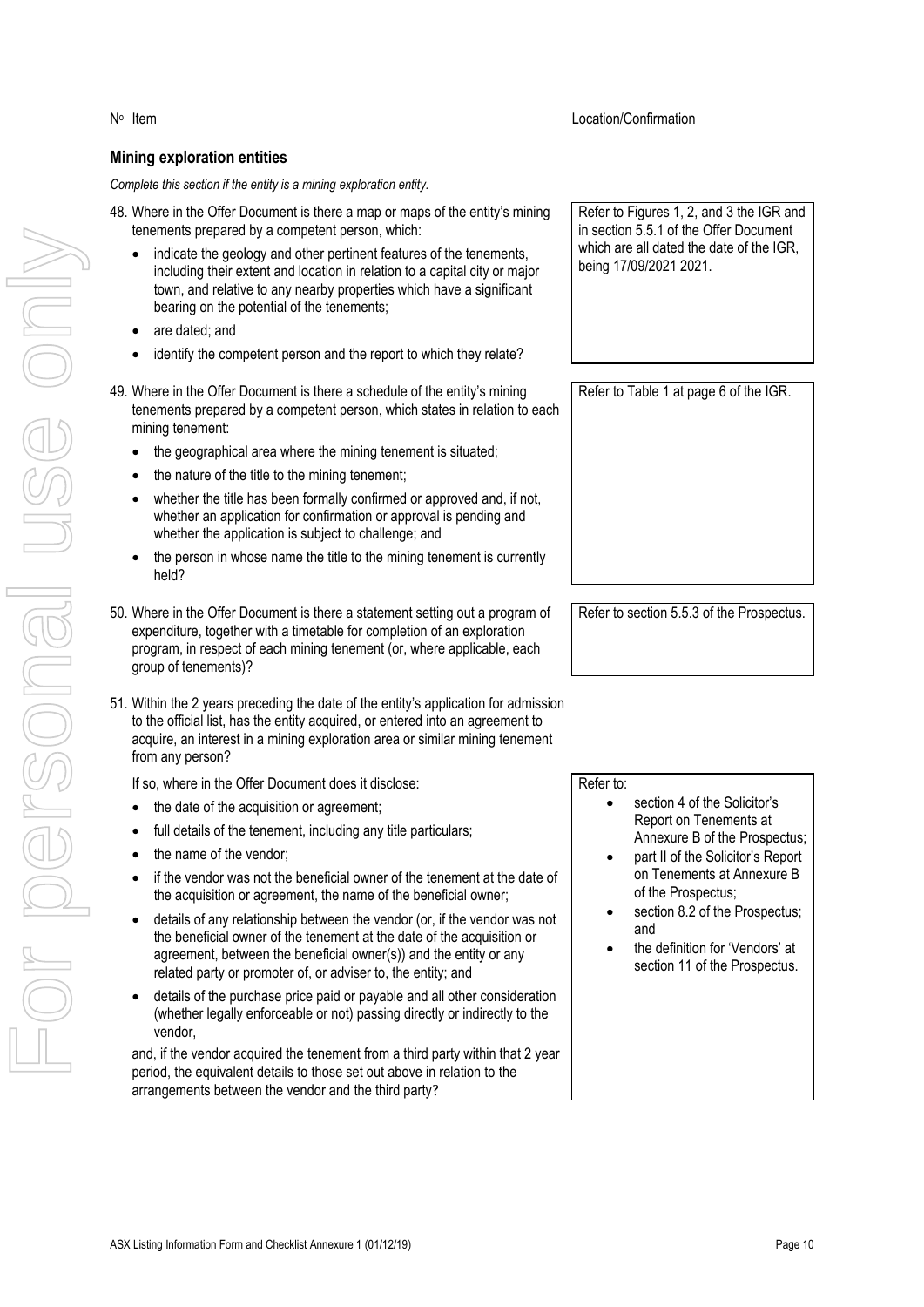Is the vendor (or, if the vendor was not the beneficial owner of the tenement at the date of the acquisition or agreement, are any of the beneficial owner(s)) a related party or promoter of the entity or an associate of a related party or promoter of the entity?

If so, please enter "Confirmed" in the column to the right to indicate that the consideration paid by the entity for the tenement was solely restricted securities, save to the extent it involved the reimbursement of expenditure incurred in developing the tenement<sup>19</sup> or the entity was not required to apply the restrictions in Appendix 9B under Listing Rule 9.1.3 (Listing Rule 1.1 Condition 11)

### Location/Confirmation

Subject to Completion of the Acquisition, it is proposed that Mr Trevor Dixon (a Vendor) will be appointed as a Technical Director of the Company. On this basis, Mr Dixon is a related party by virtue of Mr Dixon being likely to become a related party of the Company in the future.

However, for the purposes of the ASX Listing Rules, the Company is not required to seek approval under Chapter 10 of the ASX Listing Rules for the issue of Consideration Shares to Mr Dixon, or Mr Dixon's proposed participation in the Public Offer as, in accordance with Listing Rule 10.3(g), Mr Dixon will only become a related party of the Company as a result of, and subject to, completion of the Acquisition.

The Consideration Shares will however, pursuant to part 4 of Appendix 9B, be subject to 12 months escrow from the date on which the Consideration Shares are issued.

Please also provide a copy of the agreement(s) relating to the acquisition entered into by the entity and any expert's report or valuation obtained by the entity in relation to the acquisition

52. Is the entity or a child entity in a joint venture arrangement to investigate or explore a mining tenement?

If so, please provide a copy of the joint venture agreement  $\vert$  Not applicable

Where in the joint venture agreement does it provide that if the entity requires it, the operator of the joint venture will give the entity all the information the entity requires to comply with the Listing Rules, and that the information may be given to ASX for release to the market if necessary for the entity to comply with the Listing Rules (Listing Rule 5.45)?

# **Historical or foreign estimates for a material mining project**<sup>20</sup>

*Complete this section if the Offer Document includes any reference to historical or foreign estimates for a material mining project.*

53. Where in the Offer Document does it disclose the source and date of the historical estimates or foreign estimates (Listing Rule 5.12.1)?

Not applicable – there are no references to historical or foreign estimates in the **Prospectus** 

Refer to Tab 8 of the Listing File for a copy of the Acquisition Agreement.

<sup>19</sup> ASX may require evidence to support expenditure claims.

<sup>&</sup>lt;sup>20</sup> An "historical estimate" is an estimate of quantity and grade of mineralisation that is based on information and supporting documentation that was prepared prior to the introduction of JORC (1989) and which an entity has not verified as mineral resources or ore reserves in accordance with JORC (Listing Rule 19.12). A "foreign estimate" is an estimate of quantity and grade of mineralisation that was prepared using a mineral resources classification and reporting standard from another jurisdiction prior to an entity acquiring, or entering into an agreement to acquire, an interest in a mining tenement that contains the deposit, and which the entity has not verified as mineral resources or ore reserves in accordance with JORC (Listing Rule 19.12). Note that an entity must not include historical estimates or foreign estimates (other than qualifying foreign estimates) of mineralisation in an economic analysis (including a scoping study, preliminary feasibility study, or a feasibility study) of the entity's mineral resources and ore reserves holdings (see